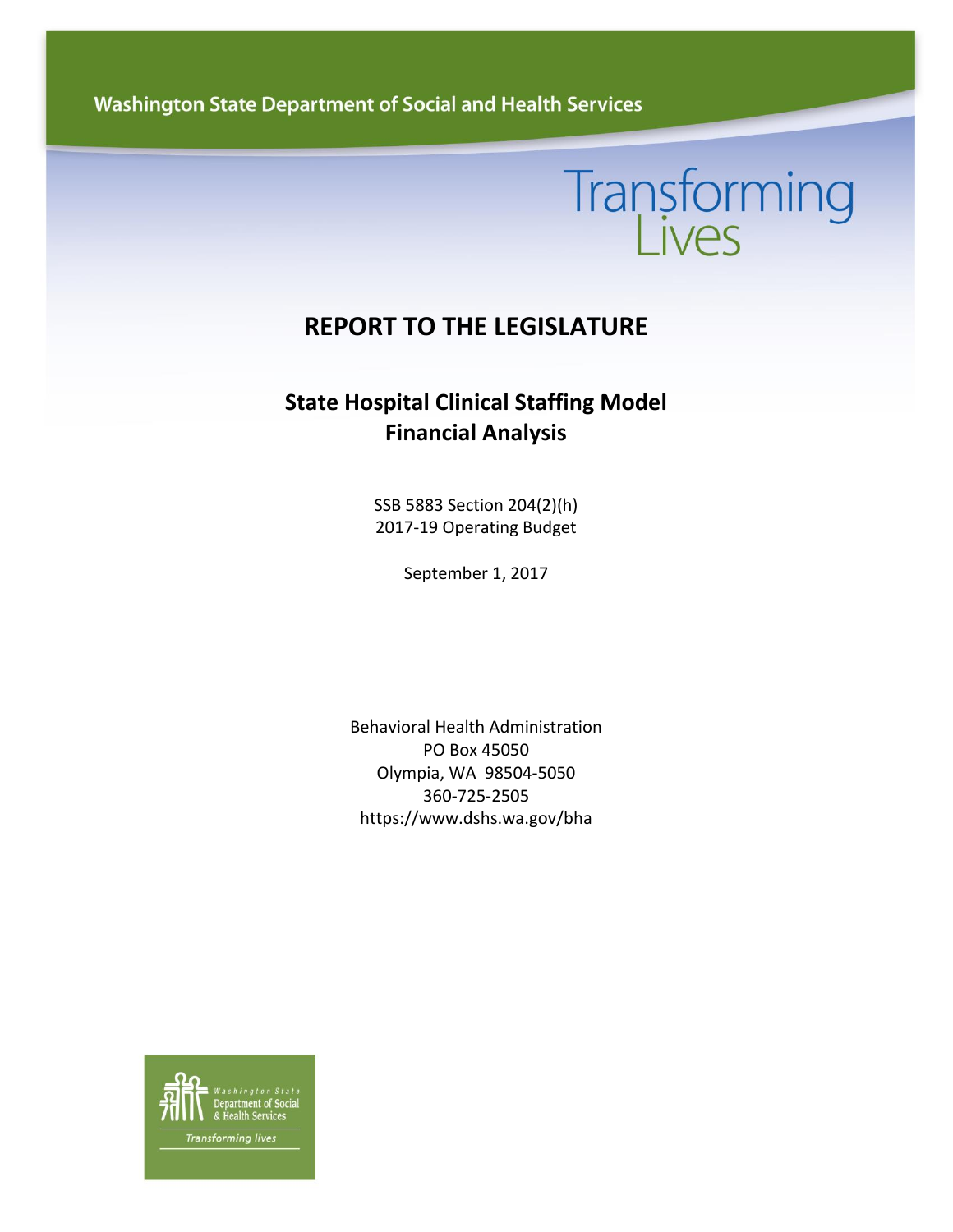## **TABLE OF CONTENTS**

| METHODOLOGY FOR COMPARING CURRENT STAFF WITH OTB             |  |
|--------------------------------------------------------------|--|
|                                                              |  |
|                                                              |  |
| <b>ATTACHMENT A: EASTERN STATE HOSPITAL COMPARISON MODEL</b> |  |
| ATTACHMENT B: WESTERN STATE HOSPITAL COMPARISON MODEL        |  |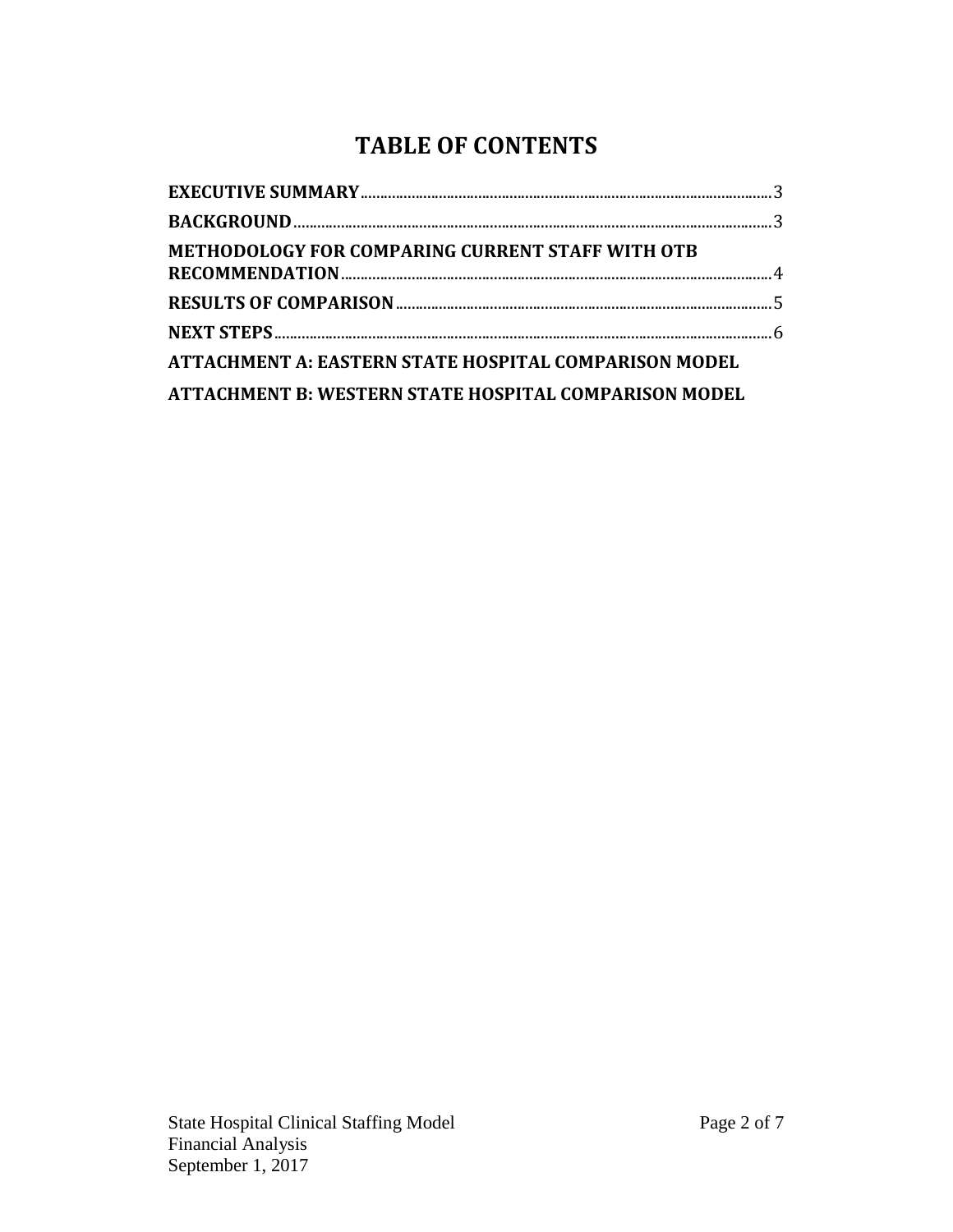#### <span id="page-2-0"></span>**EXECUTIVE SUMMARY**

In 2017, the Legislature passed Substitute Senate Bill 5883, the state's 2017-19 Operating Budget. Section 204(2)(h) directs the Department of Social and Health Services (DSHS) to account for all spending related to the systems improvement agreement with the federal Centers for Medicare and Medicaid, and submit a financial analysis to the office of financial management and appropriate legislative committees, comparing current staffing levels at both state hospitals to the specific staffing levels recommended in the state hospitals' clinical model analysis project report submitted by OTB solutions (OTB). The analysis is due by September 1, 2017.

SSB 5883 Section 204(2)(h): *\$20,234,000 of the general fund—state appropriation for fiscal year 2018 and \$20,234,000 of the general fund—state appropriation for fiscal year 2019 are provided solely to meet the requirements of the systems improvement agreement with the centers for medicare and medicaid services as outlined in seven conditions of participation and to maintain federal funding. The department shall specifically account for all spending related to the agreement and reconcile it back to the original funding plan. Changes of more than ten percent in any area of the spending plan must be submitted to the office of financial management for approval. The department must submit a financial analysis to the office of financial management and the appropriate committees of the legislature which compares current staffing levels at eastern and western state hospitals, at the ward level, with the specific staffing levels recommended in the state hospitals' clinical model analysis project report submitted by OTB Solutions in 2016. To the extent that the financial analysis includes any differential in staffing from what was recommended in the report, the department must clearly identify these differences and the associated costs. The department must submit the financial analysis by September 1, 2017.*

#### <span id="page-2-1"></span>**BACKGROUND**

Legislation passed in 2016 (ESSB 6656) directed DSHS to address ward-level staffing concerns at the two State Hospitals. Following from this legislation, OTB was contracted to recommend a staffing model to meet state hospital patient care demands, with a focus on the following issues:

- Barriers to recruitment and retention of staff
- Creating a sustainable culture of wellness and recovery
- Increasing responsiveness to patient needs
- Reducing wards to an appropriate size
- $\blacksquare$  The use of interdisciplinary health care teams
- The appropriate staffing model and staffing mix to achieve optimal treatment outcomes considering patient acuity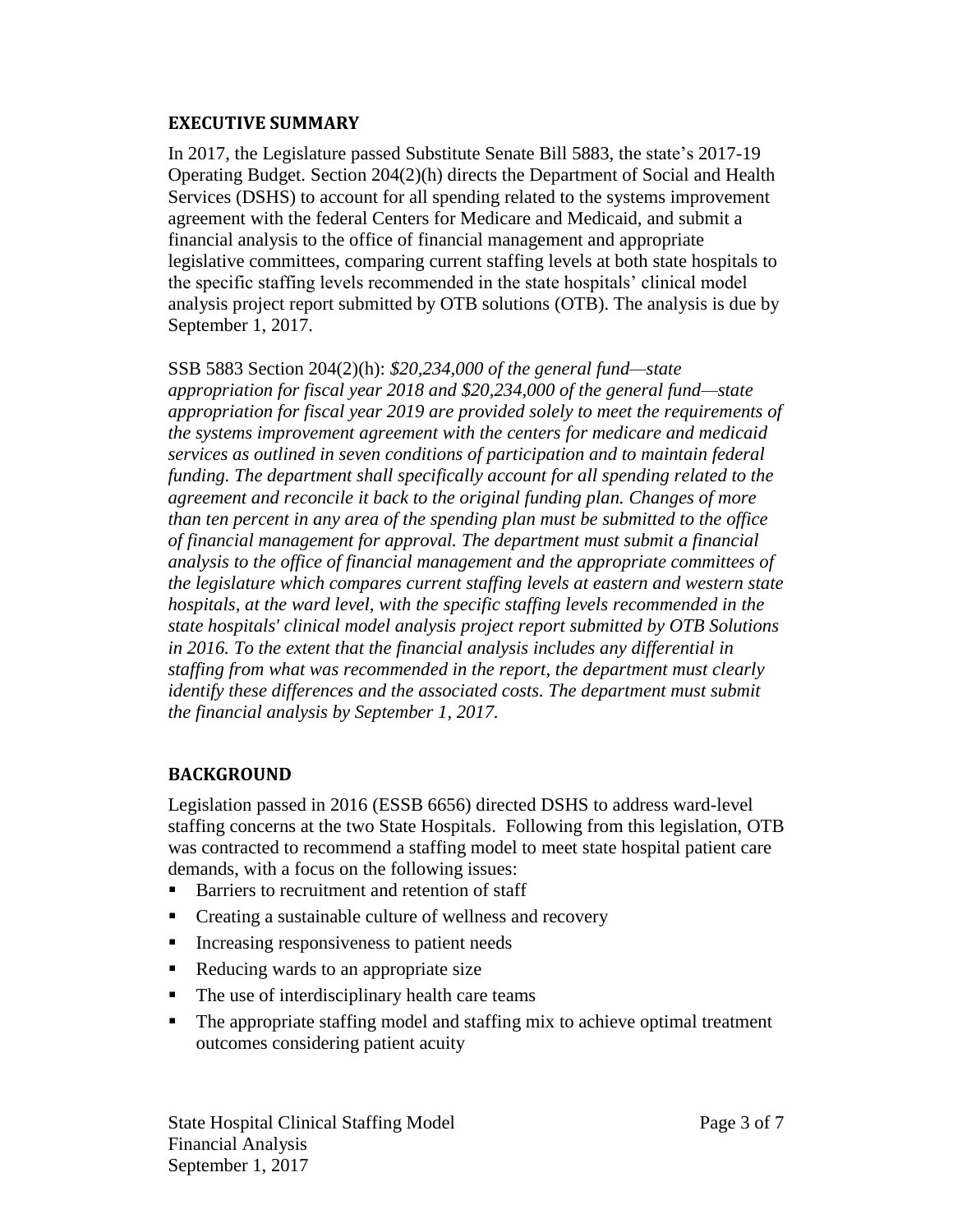OTB presented their report to the legislative Select Committee on Quality Improvement in State Hospitals in November 2016. The Select Committee recommended to the Governor that the state should move to adopt an acuity-based staffing model at the state hospitals informed by the model recommended by OTB, with modifications based on input from state hospital administrators and legislative appropriations.

As OTB noted in their report, this analysis takes the facilities "about 80 percent" toward their goal of defining staffing requirements, however additional fine tuning is necessary by each hospital to arrive at optimal staffing numbers. The recommendations presented in this report were completed under time constraints and therefore, did not address a level of detail that produces a full hospital staffing model.

The OTB report does not account for:

- Weekend staffing, seasonality patterns, nonproductive time
- Current vacancy levels and on-call coverage
- A ward-by-ward detailed analysis, such as variation in duties across wards
- Acuity this not an acuity-based model, and ward-level analysis is not a good substitute for acuity
- Other clinical staffing needs and non-clinical staffing needs the report includes direct care staff only
- **Permanent versus temporary positions**
- Differing roles within a job description (for example, how MHT1, MHT2, MHT3 are used)

#### <span id="page-3-0"></span>**METHODOLOGY FOR COMPARING CURRENT STAFF WITH OTB RECOMMENDATION**

In order to accomplish the comparison required by the 2017-19 budget bill proviso, the Department had to make adjustments to the OTB report to account for areas where it was incomplete, and also to develop a methodology to estimate current staffing for both state hospitals at a ward-by-ward level.

#### *Adjustments to the OTB report*

 The most significant adjustment made to the OTB tables in their report was the addition of a 1.8 conversion factor for selected staff to account for weekend staffing, as well as coverage for sick leave, training, holidays, and other "non-productive" time for each FTE. The staff for which the conversion factor was applied is detailed in a separate tab in Attachments A and B of this report. They are primarily nursing and therapeutic treatment staff.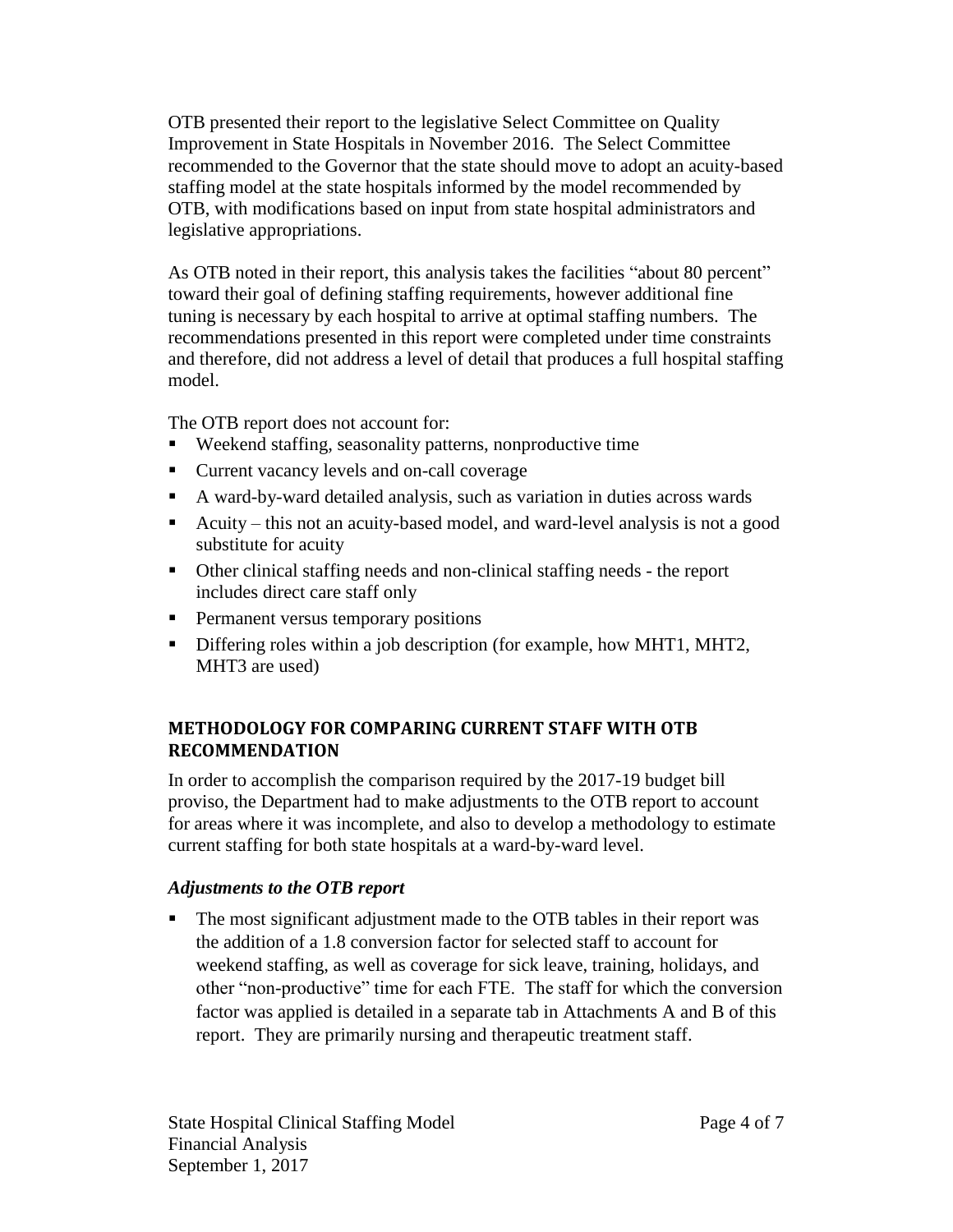The second adjustment was made to add one-on-one staff to the OTB tables. One-on-one staffing is used for patients who are high acuity or are violent. The number added was based on the current practice at each hospital.

#### *Developing the State Hospital staffing for comparison*

- In order to attribute current staff to wards, May 2017 salaries and benefits information was taken from payroll and state accounting data sources.
- Salaries and benefits for each job class were averaged and then annualized.
- Actual staff costs were not adjusted for vacancies.
- Staff not assigned to wards, such as food service workers and environmental services were distributed to wards using methodologies detailed in report Attachments A and B.
- Ward administrators and one-on-one staff were added to each ward.

All efforts were made to be consistent across the two state hospitals to depict the comparison of actual staffing levels to the OTB report. More detailed descriptions of the methodology can be found in report Attachments A and B.

#### <span id="page-4-0"></span>**RESULTS OF COMPARISON**

This table depicts the differences between OTB and both state hospitals' current practice in total. The attached Excel files show differences in more detail at the ward level.

|                         |             | <b>Eastern State Hospital</b> | <b>Western State Hospital</b> |                |
|-------------------------|-------------|-------------------------------|-------------------------------|----------------|
|                         | <b>FTEs</b> | Cost                          | <b>FTEs</b>                   | Cost           |
| <b>OTB</b> Total        | 920.0       | \$81,657,738                  | 2,261.4                       | \$214,940,910  |
| <b>Current Staffing</b> | 498.0       | \$48,942,917                  | 1,496.8                       | \$139,514,813  |
| Difference              | (422.0)     | $(\$32,714,821)$              | (764.6)                       | (\$75,426,097) |

#### *Observations*

- While current staffing is short across most job classes compared to the OTB report, it is particularly acute in nursing and treatment staff at both hospitals.
- Both hospitals also have a serious shortage of psychiatrists, the availability of which is an issue across the entire country.

#### *Issues*

- The OTB report is built on the staffing levels and staffing mix that were currently in force at the hospitals during the time of the study, which didn't necessarily reflect ideal staffing conditions.
- Because of the short timeline for the OTB study (three months), as well as the fact that the current staffing for the fiscal analysis was based on only one

State Hospital Clinical Staffing Model **Page 5 of 7** Page 5 of 7 Financial Analysis September 1, 2017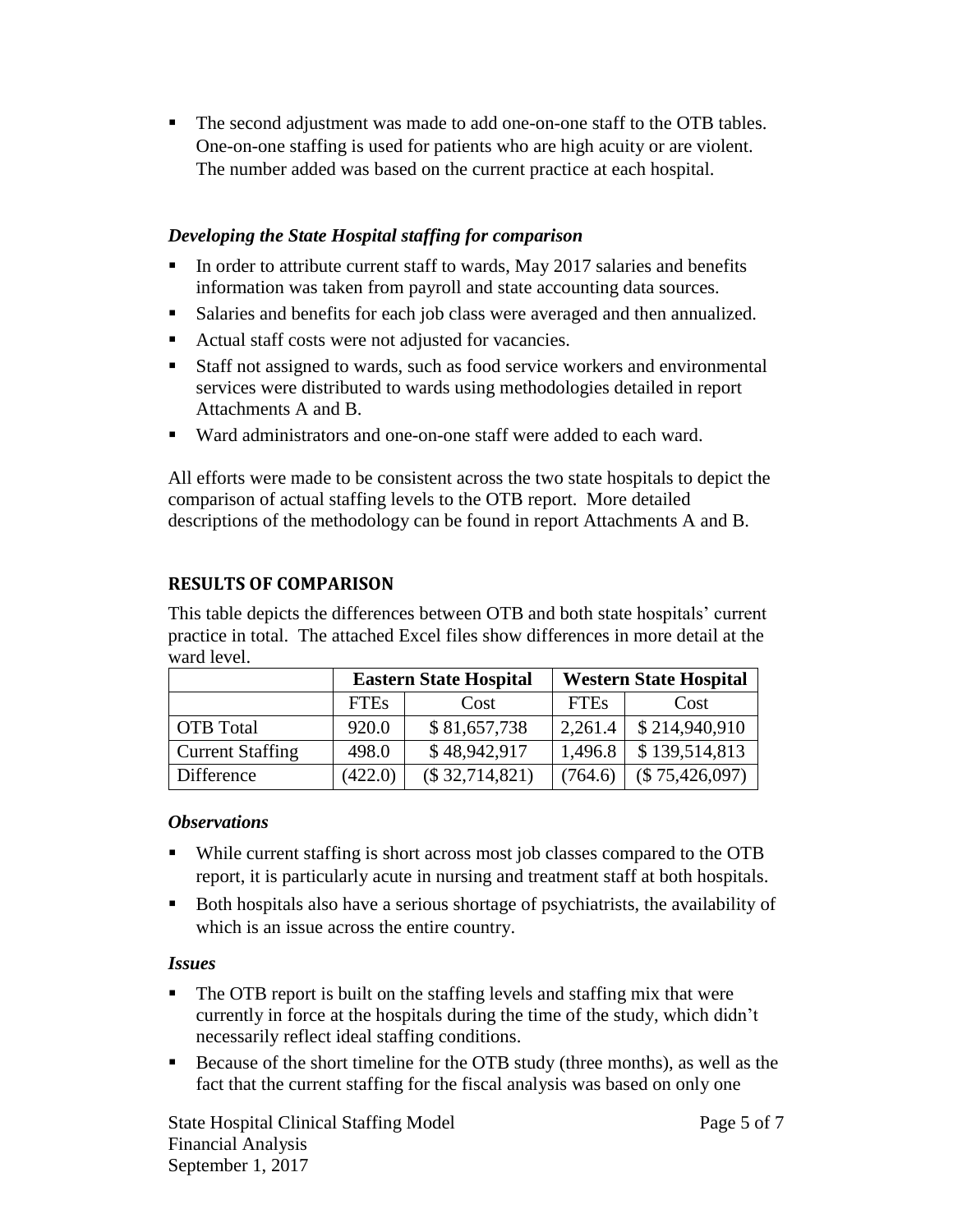month of expenditure data (May), there needs to be a longer period of analysis to account for holidays and other seasonality issues that affect staffing.

• There are no psychiatric staffing models in existence in the U.S. that make for a reasonable comparison to Western and Eastern State Hospitals. The closest example of a successful state psychiatric hospital that could be used for comparison is Oregon State Hospital (OSH), which the Behavioral Health Administration (BHA) is currently examining more closely with the assistance of former OSH Chief Executive Officer (CEO) Greg Roberts.

#### <span id="page-5-0"></span>**NEXT STEPS**

Because the OTB report does not provide recommendations for the full staffing needs to operate Eastern State and Western State Hospitals, BHA is in the process of developing a full staffing model. Developing this model will help BHA determine what resource structure is needed to provide safe, quality care.

The OTB Solutions Report and BHA agree that OSH is a comparable state psychiatric hospital that faced many of the same challenges now faced by Western State Hospital, and overcame those challenges to be cited as a model hospital operation. The Joint Commission even recommended that OSH apply for Baldridge certification.

BHA, with the assistance of the former OSH CEO, Greg Roberts, is well on its way to completing a whole hospital staffing model, using the OSH staffing structure as a benchmark.

Over the next 180 days, BHA will focus on maintaining compliance at both institutions in five key areas:

- **Protecting patients and staff from harm**
- Providing appropriate care and treatment to patients
- **Ensuring appropriate use of seclusion and restraint**
- Ensuring each State hospital has adequate nursing care staff
- Reviewing each state hospital's discharge planning processes to ensure placement in the most appropriate settings

The state hospitals' leadership teams will be accountable for the development of robust continuous improvement planning (utilizing Lean focused strategies), improved staff training, improved quality assurance programs, continued seclusion/restraint reduction efforts, compliance with life safety requirements (including fire drills and extinguisher checks), and a focus on OSHA compliance.

The transformation will begin with ensuring all employees understand the fundamentals of individual accountability at all levels. Specifically, the Administration will: